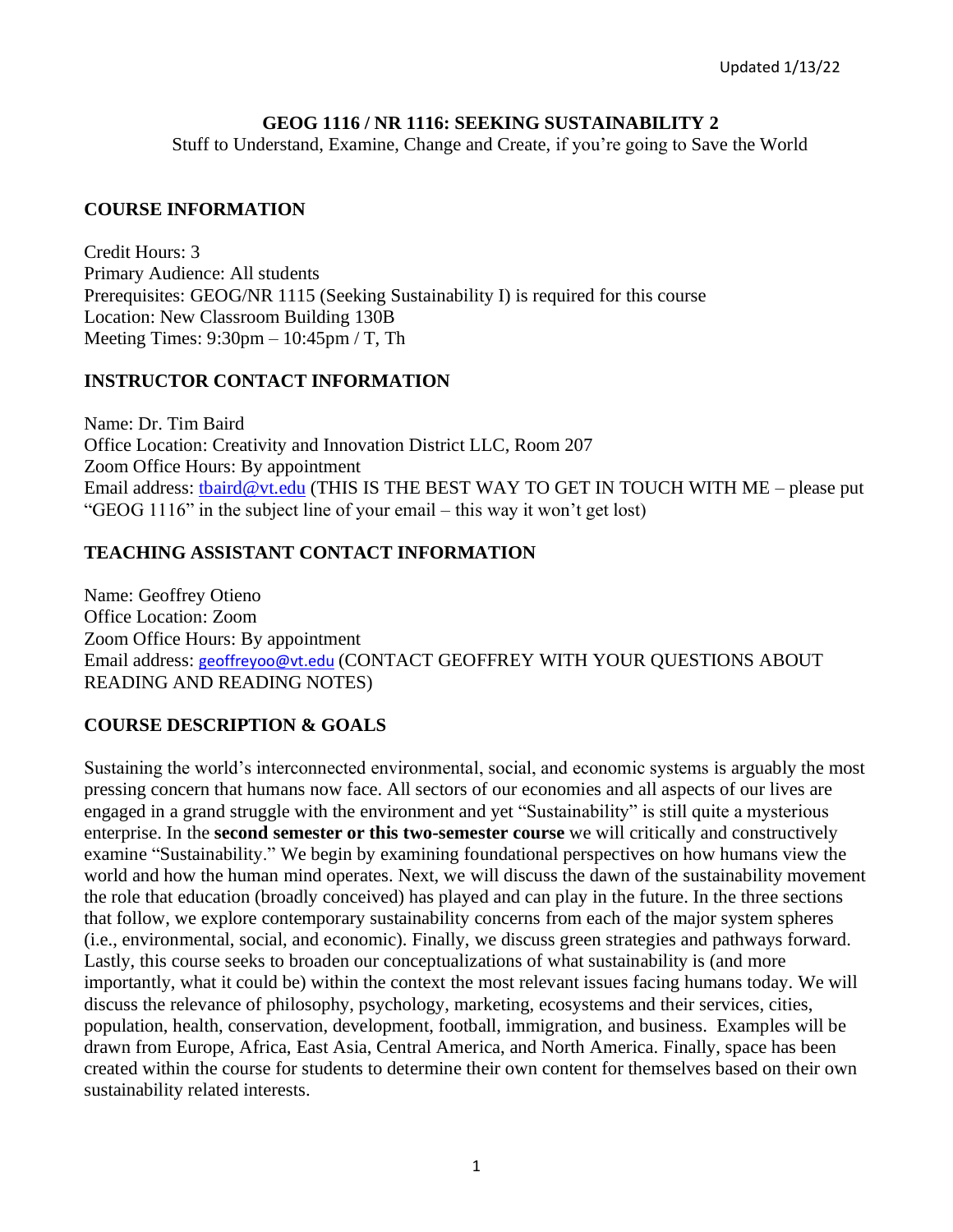### **By the end of the course**, students should be able to:

(1) identify key concepts of the social sciences (e.g. human nature, decision-making, demography, poverty, and public health;

(2) identify interconnections among and differences between components and interactions within and across systems, including interconnections between social institutions, groups, and individuals (nineteenth century Londoners, conservation refugees, football enthusiasts, Mexican immigrants, Chinese urbanites, early agriculturalists, Virginia conservation planners, college students and their families);

- (3) analyze the ways in which values and beliefs relate to human behavior;
- (4) interpret an intercultural experience both from one's own and another's worldview;
- (5) create and support arguments related to pressing sustainability challenges; and
- (6) learn about and experiment with self-regulated learning.

And, once again, I also think becoming a peace-loving troublemaker would be a positive outcome.

### **COURSE MATERIALS**

No Required Text

### **INSTRUCTIONAL METHODS**

Class periods will involve discussion of readings, small in-class group projects, videos, music, selfdriven activities, and interactive lecture.

#### **READING & CLASS PARTICIPATION**

For this course, reading and class participation are inextricably related.

One of the primary forms of participation will be discussion. To reinforce this course objective, guiding questions will be provided for each reading (and in some cases, students will be asked to provide the questions!). These questions will form the basis of our in-class discussion. Students are expected to do the required reading and answer the reading questions before the appropriate class period. Questions **should be uploaded to Canvas in advance of class** and are evaluated on a 100-point scale. Students are expected to make an earnest effort to respond thoughtfully to each question. Evaluation is not based on correct answers. Answers do not need to be long – a few sentences will suffice for full credit. **11 points will be deducted for each day that questions are handed in late**. Exceptions can be made on a case-by-case basis. This is not intended to be punitive, but to encourage timely completion of the reading and quality preparation for class discussion.

In order to create a good climate for everyone to participate, please follow these discussion guidelines:

- ➢ *Be ready to share and explain your opinions. Feel free to disagree with others, but be specific in your own assertions and back them up with evidence.*
- ➢ *Listen carefully and respond to other members of the group. Be willing to change your mind when someone demonstrates an error in your logic or use of facts.*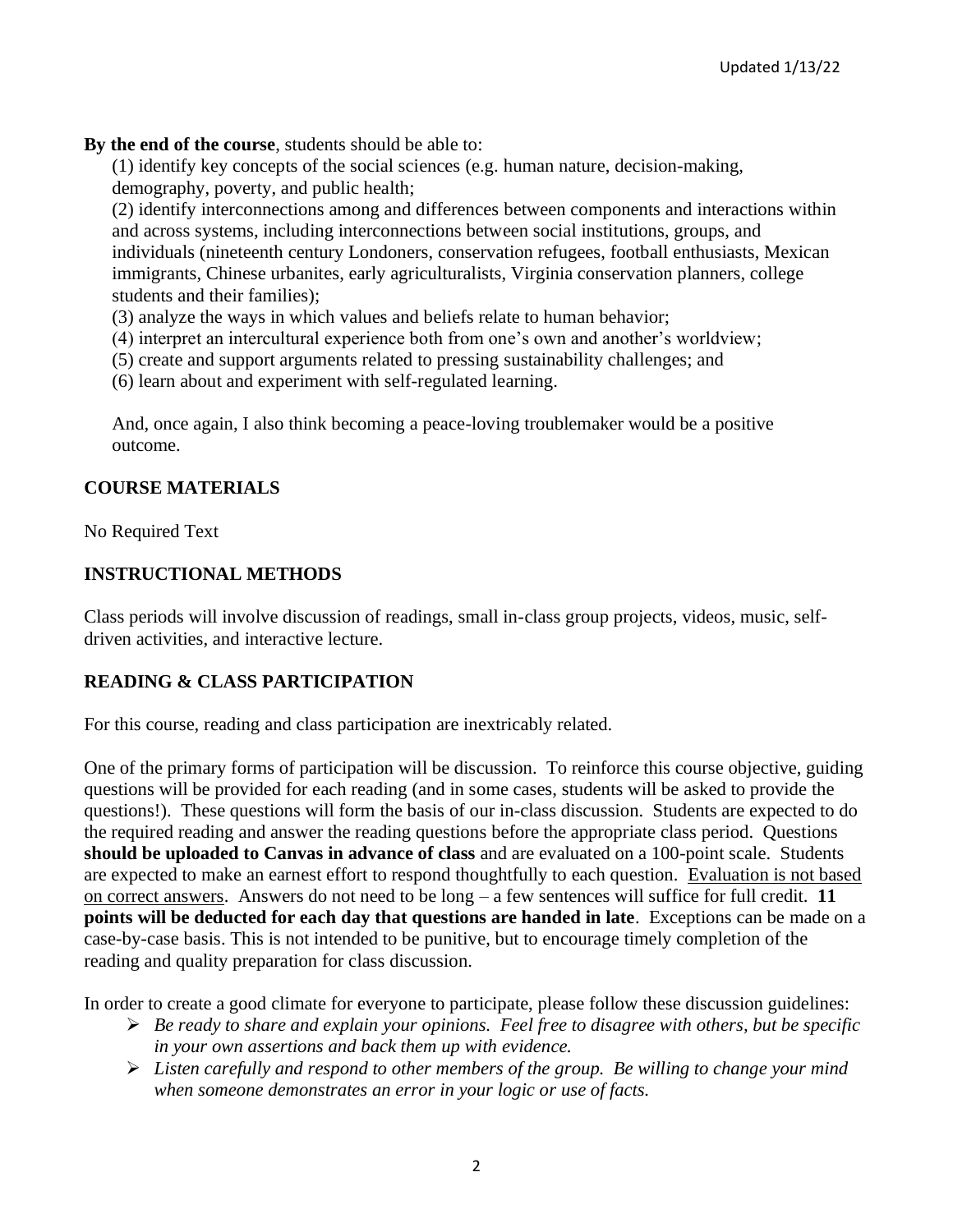- ➢ *Do not hesitate to ask for clarification of any point or term that you do not understand.*
- ➢ *Make your point succinctly, avoid repetition, and stick to the subject.*

The materials for this course will include magazine and journal articles, book chapters, selections textbooks, websites, and videos. **It is important that you do the readings before the appropriate class periods.** Plan ahead so that you will not get behind. PDFs of readings or links to sources on the internet can be found at [canvas.vt.edu.](http://canvas.vt.edu/) Also links to internet readings are provided on the syllabus. **PINK TIME**

Based on research compiled by Daniel Pink (see *Drive*, 2011) we will be conducting a bit of an experiment in this course. For a portion the course (essentially two weeks including personal time and class time) I will be giving you the authority and the freedom to pursue anything that interests you; that you want to learn about; that you want to develop – with the only caveat being that you will need to share what you've done with the class. My goal here is to encourage you to become more of an active leader in your own education. This is how it will work: **skip class, do anything you want, and give yourself a grade**. Let me explain. On two days that we would normally have class and discuss readings, we won't. Instead, you will have free days to pursue your own learning. My expectation is that you take the class time (1.25 hours) and homework time (1.75 hours) totaling approximately 3 hours and do something – either by yourself or in groups (with classmates or others). It's totally you're call. On the day following each of the "PINK TIME" days we will return to class to share what we did. These four days (i.e., 2+2) will constitute 12% of your final grade and you will be given the authority to grade yourselves.

## **COURSE EVALUATION**

The best evaluation is personal. "Did I learn anything in this class? Did I get better at learning? At thinking?! Was it worth the effort?" An inquiring attitude and an active imagination will help you to recognize the relevance of the course topics to your life and will enhance your enjoyment of, and success in, this class.

Instructor evaluation will reflect performance on:

| <b>Reading Questions:</b> | 48%  |
|---------------------------|------|
| Pink Time:                | 12%  |
| Midterm Exam              | 20%  |
| Final Exam                | 20%  |
| <b>Final Grade</b>        | 100% |

Reading Notes: please see *READING & CLASS PARTICIPATION* section above.

Exams: Exams will aim to evaluate critical thinking skills. Questions for the midterm and final will be drawn from the class discussions and reading notes. Exams will be open book and open notes. This does not mean that the exams will be easier – it means that I will be looking for thoughtful application of examples and ideas from the course to address broad sustainability issues and challenges in an organized and convincing manner.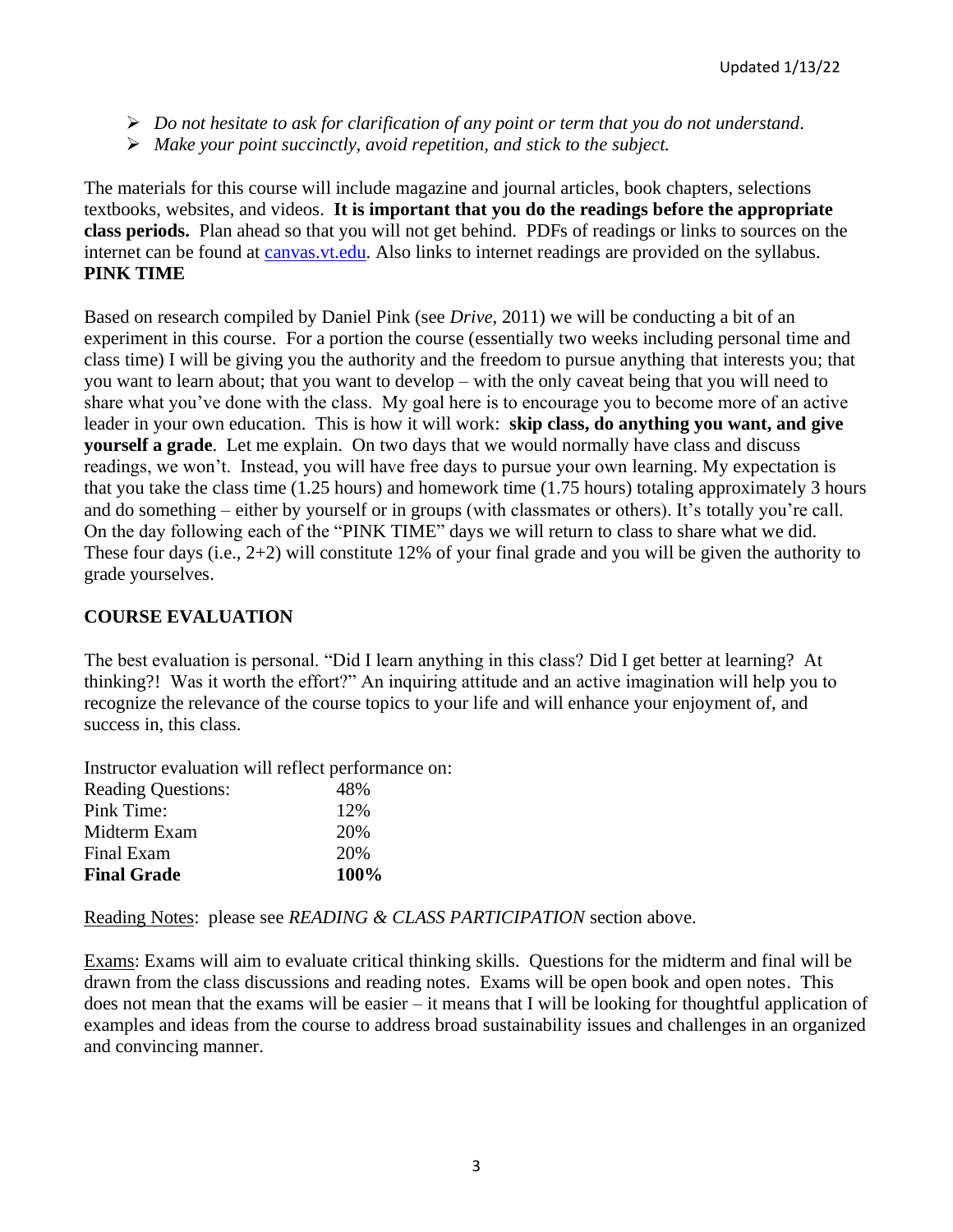### **GENERAL EDUCATION - PATHWAYS ASSESSMENT GOALS & PLAN (work in progress)**

And another thing: This course is part of the incoming general education (GenEd) curriculum at Virginia Tech. GenEd programs are meant to promote broad learning across disciplines. This is meant to compliment deep disciplinary learning (e.g., majors). At Virginia Tech, this new curriculum, which is called Pathways, will replace the existing GenEd model, called the Curriculum for Liberal Education (CLE). In an effort to track the efficacy of the Pathways curriculum, all approved GenEd courses will focus on specific learning outcomes (e.g., scientific reasoning, critique and practice in arts and design, etc.) and indicators of those outcomes. Instructors will report on measures of student learning according to these outcomes and indicators. A full list of these outcomes and indicators can be found here. THIS COURSE addresses two specific learning outcomes: (1) Reasoning in the Social Sciences, and (2) Intercultural and Global Awareness. Here are the indicators associated with those outcomes:

| <b>Outcomes</b><br>Reasoning in the Social Sciences | Indicators<br>1. Identify fundamental concepts in social sciences<br>2. Identify interconnections among and differences between<br>social institutions, groups, and individuals<br>3. Analyze the ways values and beliefs relate to human<br>behavior and social relationships |
|-----------------------------------------------------|--------------------------------------------------------------------------------------------------------------------------------------------------------------------------------------------------------------------------------------------------------------------------------|
| Intercultural and Global Awareness                  | 1. Interpret an intercultural experience from one's own and<br>another's world view.<br>2. Address significant global challenges and opportunities in<br>the natural and human world.                                                                                          |

The instructor and teaching assistant will assess students' competencies (e.g., below competent, competent, above competent) for these indicators based on students' completed work on reading notes and exams, specifically work related to these specific indicators. This assessment will be relayed to the VT Office of Assessment & Evaluation, which will compile data for all courses contributing to each learning outcome. Student identities will not be known by anyone besides the instructor and teaching assistant.

#### **HONOR CODE**

The undergraduate Honor Code pledge that each member of the university community agrees to abide by states: "As a Hokie, I will conduct myself with honor and integrity at all times. I will not lie, cheat, or steal, nor will I accept the actions of those who do."

Students enrolled in this course are responsible for abiding by the Honor Code. A student who has doubts about how the Honor Code applies to any assignment is responsible for obtaining specific guidance from the course instructor before submitting the assignment for evaluation. Ignorance of the rules does not exclude any member of the University community from the requirements and expectations of the Honor Code. Academic integrity expectations are the same for online classes as they are for in person classes. All university policies and procedures apply in any Virginia Tech academic environment. For additional information about the Honor Code, please visit: <https://www.honorsystem.vt.edu/>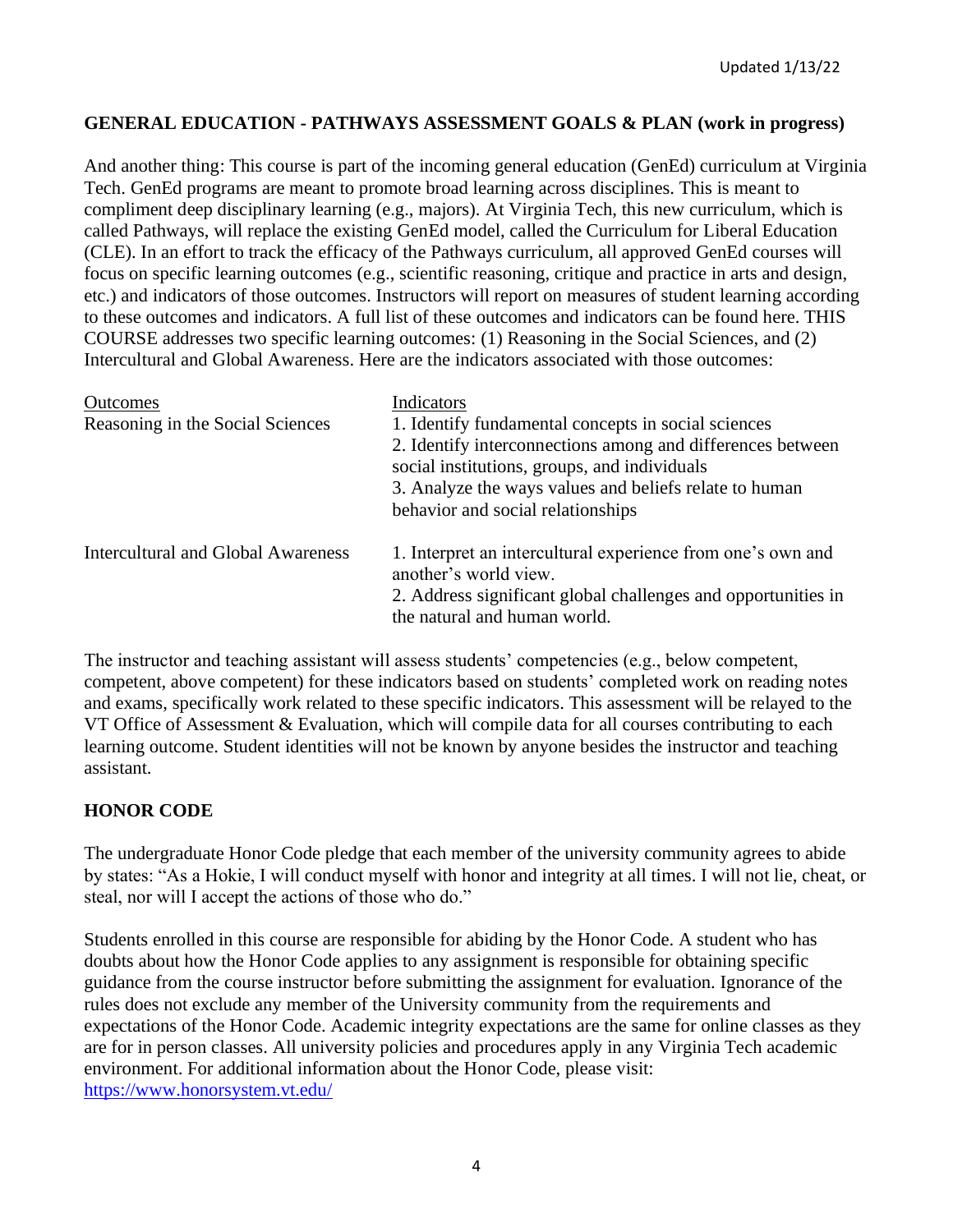# **SERVICES FOR STUDENTS WITH DISABILITIES**

Virginia Tech welcomes students with disabilities into the University's educational programs. The University promotes efforts to provide equal access and a culture of inclusion without altering the essential elements of coursework. If you anticipate or experience academic barriers that may be due to disability, including but not limited to ADHD, chronic or temporary medical conditions, deaf or hard of hearing, learning disability, mental health, or vision impairment, please contact the Services for Students with Disabilities (SSD) office (540-231-3788, [ssd@vt.edu,](mailto:ssd@vt.edu) or visit [www.ssd.vt.edu\)](http://www.ssd.vt.edu/). If you have an SSD accommodation letter, please meet with me privately during office hours as early in the semester as possible to deliver your letter and discuss your accommodations. You must give me reasonable notice to implement your accommodations, which is generally 5 business days and 10 business days for final exams.

# **PUBLIC HEALTH EXPECTATIONS**

By participating in this class, all students agree to abide by the Virginia Tech Wellness principles: [https://ready.vt.edu/well.html.](https://ready.vt.edu/well.html) If you answer yes to any questions in the Hokie Health survey (questions can be posted in the syllabus), you must not attend class in person:

- Have you traveled internationally or from an area that has seen a concentrated COVID-19 outbreak or a high risk of transmission in the past 14 days?
- Have you been in close contact (within 6' for more than 15 minutes) with someone confirmed to have COVID-19 in the past 14 days?
- Are you currently experiencing any of the following symptoms that you cannot attribute to another health condition or activity? (Fever, or feeling feverish, cough, shortness of breath or difficulty breathing, new loss of taste or smell, muscle pain, headache, sore throat, new gastrointestinal symptoms)

Notify me by email and follow the instructions posted at<https://vt.edu/ready/health.html#tips> .

Virginia Tech is committed to protecting the health and safety of all members of its community. By participating in this class, all students agree to abide by the Virginia Tech Wellness principles:

- Wear a face covering during class, including as you enter and exit the classroom.
- Maintain the designated distancing guidelines of the classroom.
- Enter and exit the classroom according to posted signage.
- Participate in COVID-19 testing as requested and required by the University.

## **HOW TO SUCCEED IN THIS COURSE**

- ➢ *Attend class and participate in discussion.*
- ➢ *Keep up with the readings.*
- ➢ *If something is not clear, ask a question.*
- ➢ *Clarify expectations with the Professor.*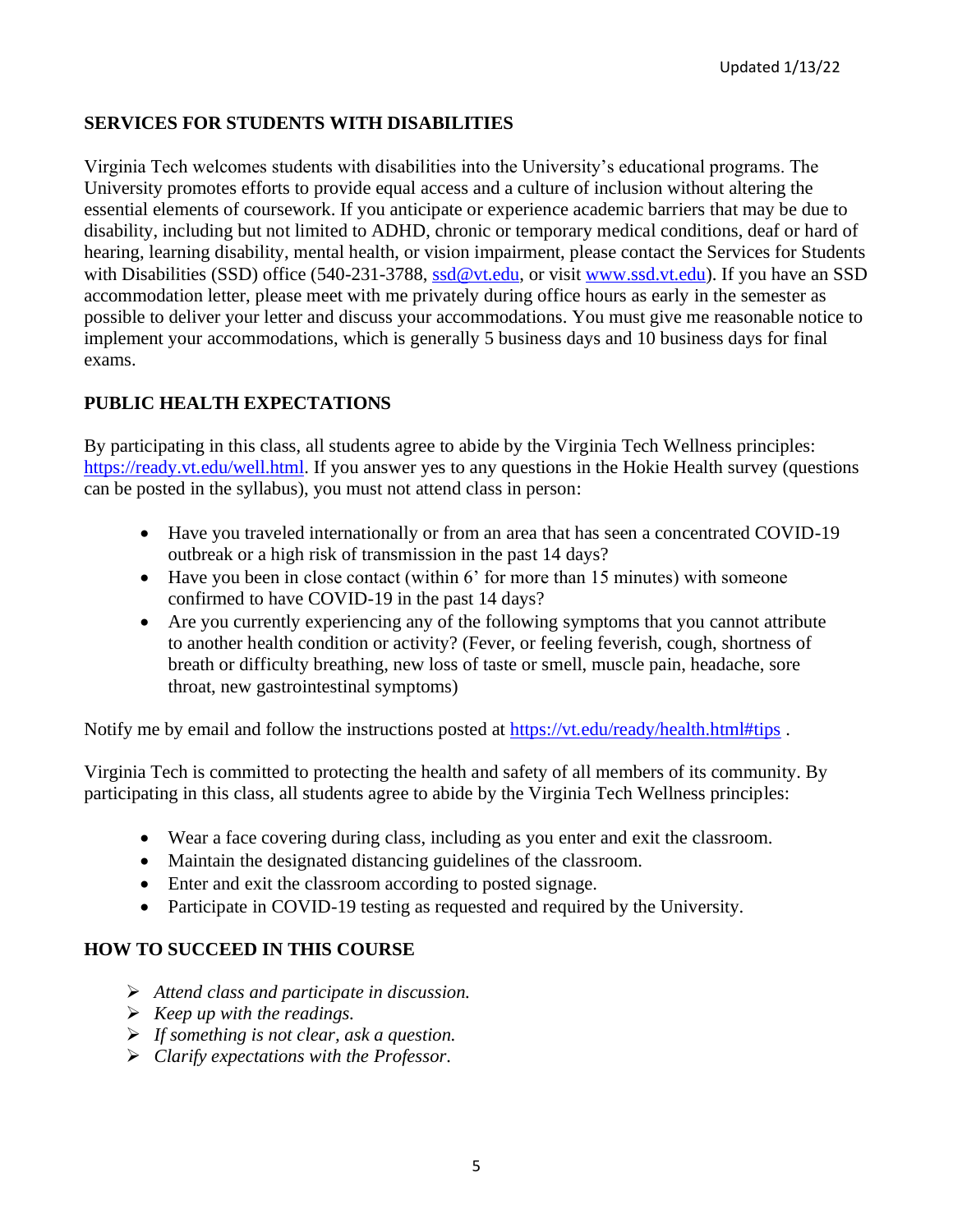# **COURSE SCHEDULE**

#### SECTION 1: BUILDING KNOWLEDGE; CREATING PERSPECTIVE

- 1. JAN 18 (T): PINK BEFORE YOU SPEAK & HOW DO THINGS CHANGE?
	- Daniel Pink, *Drive* (2011)
	- Pink TED Talk: [http://www.ted.com/talks/dan\\_pink\\_on\\_motivation.html](http://www.ted.com/talks/dan_pink_on_motivation.html)
	- Pink RSA Talk: <http://www.youtube.com/watch?v=u6XAPnuFjJc>
- 2. JAN 20 (Th): HUMAN NATURE: HALF EMPTY OR HALF FULL?

Readings:

- Thomas Sowell, *A Conflict of Visions* (2007). The Role of Visions & Constrained and Unconstrained Visions, pp. 3-35.
- 3. JAN 25 (T): TO[R]ward MENTORS

# Readings:

- Robert Sapolsky, *A Primate's Memoir*, (2001). Zebra Kabobs and a Life of Crime & The Revenge of the Liberals, pp. 25-45
- Ryszard Kapuscinski, *The Soccer War* (1986). The Soccer War, pp. 157- 184.
- 4. JAN 27 (Th): HEAD CASES

# Readings:

- Daniel Kahneman, *Thinking Fast and Slow* (2011). The Characters of the Story, Attention and Effort & The Lazy Controller, pp. 17-49.
- 5. FEB 1 (T): ME vs. US, US vs. THEM

Readings:

• Joshua Greene, *Moral Tribes* (2013). The Tragedy of Common Sense Morality & The Tragedy of the Commons, pp. 1-27.

## SECTION 2: SELLING OUT OR BUYING IN: EDUCATION AND MARKETING

- 6. FEB 3 (Th): WHY YOU LOVE VT FOOTBALL (and why we should talk about it) Reading:
	- Rich Cohen, *The Atlantic* (Oct. 2012). They Taught America How To Watch Football, pg. 38-49.
	- Jacquelyn Ottman, *The New Rules of Green Marketing* (2011). The New Green Marketing Paradigm, pp. 43-55.
- 7. FEB 8 (T): YOU SAY YOU WANT A REVOLUTION. WELL, YOU KNOW… Reading:
	- Andres Edwards, *The Sustainability Revolution* (2005). Portrait of the Sustainability Revolution & The Birth of Sustainability, pp. 1-27.
- 8. FEB 10 (Th): WE DON'T NEED NO EDUCATION

## Reading:

- David Orr, *Earth in Mind* (2004). The Problem of Education, pg. 5-40.
- Jacquelyn Ottman, *The New Rules of Green Marketing* (2011). The New Green Marketing Paradigm, pp. 43-55.

# 9. FEB 15 (T): PINK TIME (No. 1)

Reading/Discussion/Activities:

• You tell me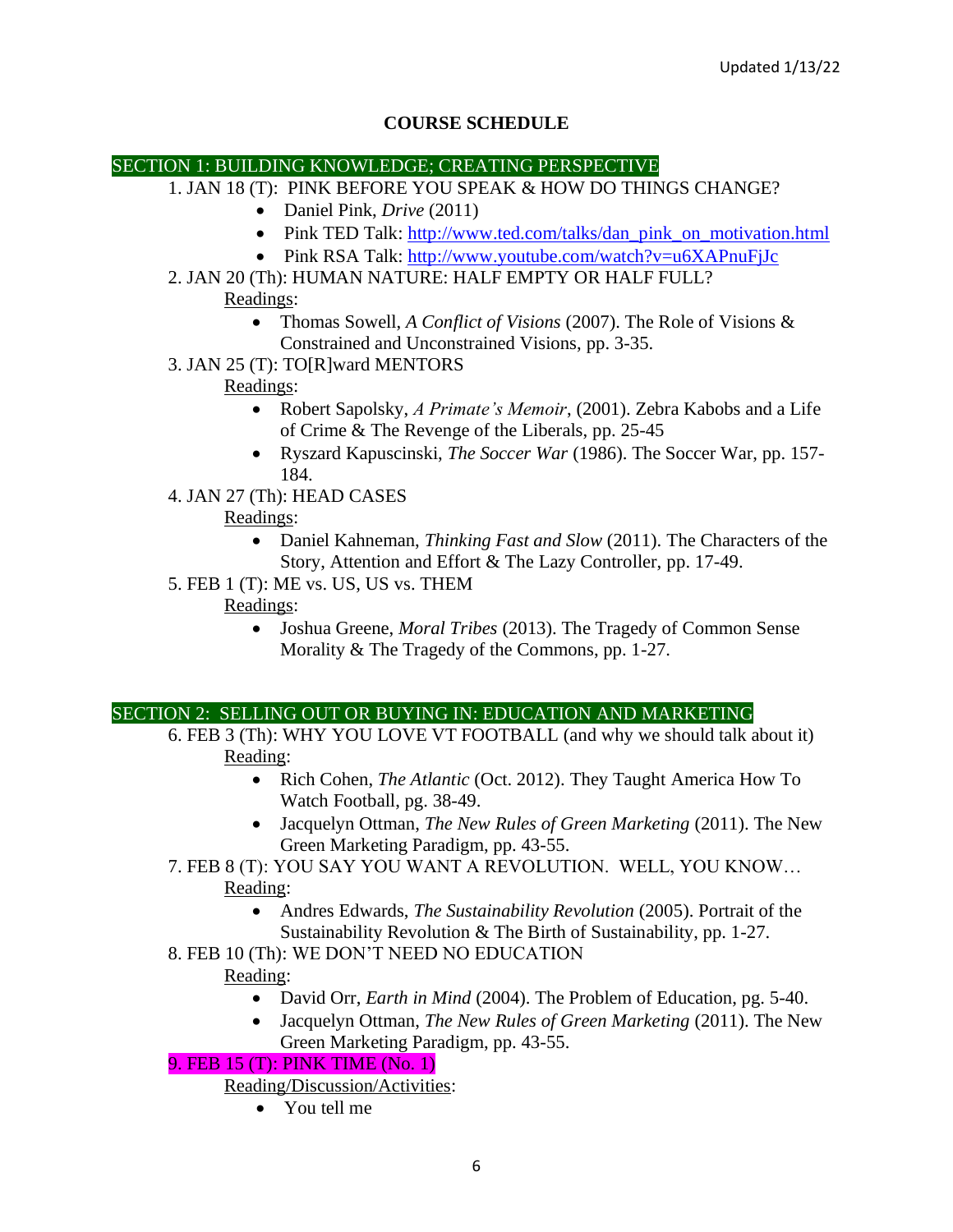### 10. FEB 17 (Th): PINK PARTY (No. 1)

Reading/Discussion/Activities:

• You tell us / You grade yourself

### SECTION 3: ECOSYSTEMS, SERVICES & BIODIVERSITY PROTECTION

11. FEB 22 (T): UP-ERS & DOWN-ERS

Reading:

- Paul Andersen, *BozemanBiology* (Nov., 2011). Biology Essentials 047: Ecosystems, [http://www.youtube.com/watch?v=Ot\\_KmOTYfRA](http://www.youtube.com/watch?v=Ot_KmOTYfRA)
- MEA, *Millennium Ecosystem Assessment Summary* (2005). How have ecosystem services and their uses changed?, pp. 39-49.
- 12. FEB 24 (Th): TROPHIC CASCADES: NEVER FORGET

### Reading:

- Carl Zimmer, *Scientific American* (Oct. 2012). Ecosystems on the Brink, pp. 60-65.
- Margaret Peters, *Conserving the Commonwealth* (2008). The Historical Backdrop & The Vision and the Beginning, pp. 1-22.
- 13. MAR 1 (T): BOARDWALKS AND PARK PLACES

### Reading:

- Dennis Bartels, *Scientific American* (Mar. 2013). What is Your Question?, pg. 12.
- Mark Dowie, *Conservation Refugees* (2009). A Word about Terms, Enemies of Conservation & Maasai, pp. xi-xxix, 23-43.

## 14. MAR 3 (TH): WORK DAY FOR EXAM – DUE 3/4 at 11:52am

## SECTION 4: CITIES, HEALTH & POLITICS

15. MAR 15 (T): CITIES: LET'S GO BACK and then TO THE FUTURE

Reading:

- Steven Johnson, *The Ghost Map* (2006) Introduction & The Night-Soil Men, pp. 1-22.
- 16. MAR 17 (Th): URBAN PLANET

## Reading:

- Jane Jacobs, *The Death and Life of Great American Cities* (1961) The Kind of Problem a City Is, pp. 428-448.
- David Owen, *Green Metropolis* (2009) The Shape of Things to Come, pp. 265-324.
- Melena Ryzik, *the New York Times* (July, 2012). Virginia Developer Is on a Mission to Revive His Town, [http://www.nytimes.com/2012/07/25/us/in-virginia-developer-is-on-a-](http://www.nytimes.com/2012/07/25/us/in-virginia-developer-is-on-a-mission-to-revive-his-town.html?pagewanted=all&_r=0)

[mission-to-revive-his-town.html?pagewanted=all&\\_r=0](http://www.nytimes.com/2012/07/25/us/in-virginia-developer-is-on-a-mission-to-revive-his-town.html?pagewanted=all&_r=0)

17. MAR 22 (T): THE WORLD AS IT IS

Reading:

• Barack Obama, *A Promised Land* (2020) Chapter 21, pp. 486-515.

## SECTION 5: POPULATION, POVERTY & AFFLUENCE

18. MAR 24 (Th): THE GRASS IS GREENER (so is the green)